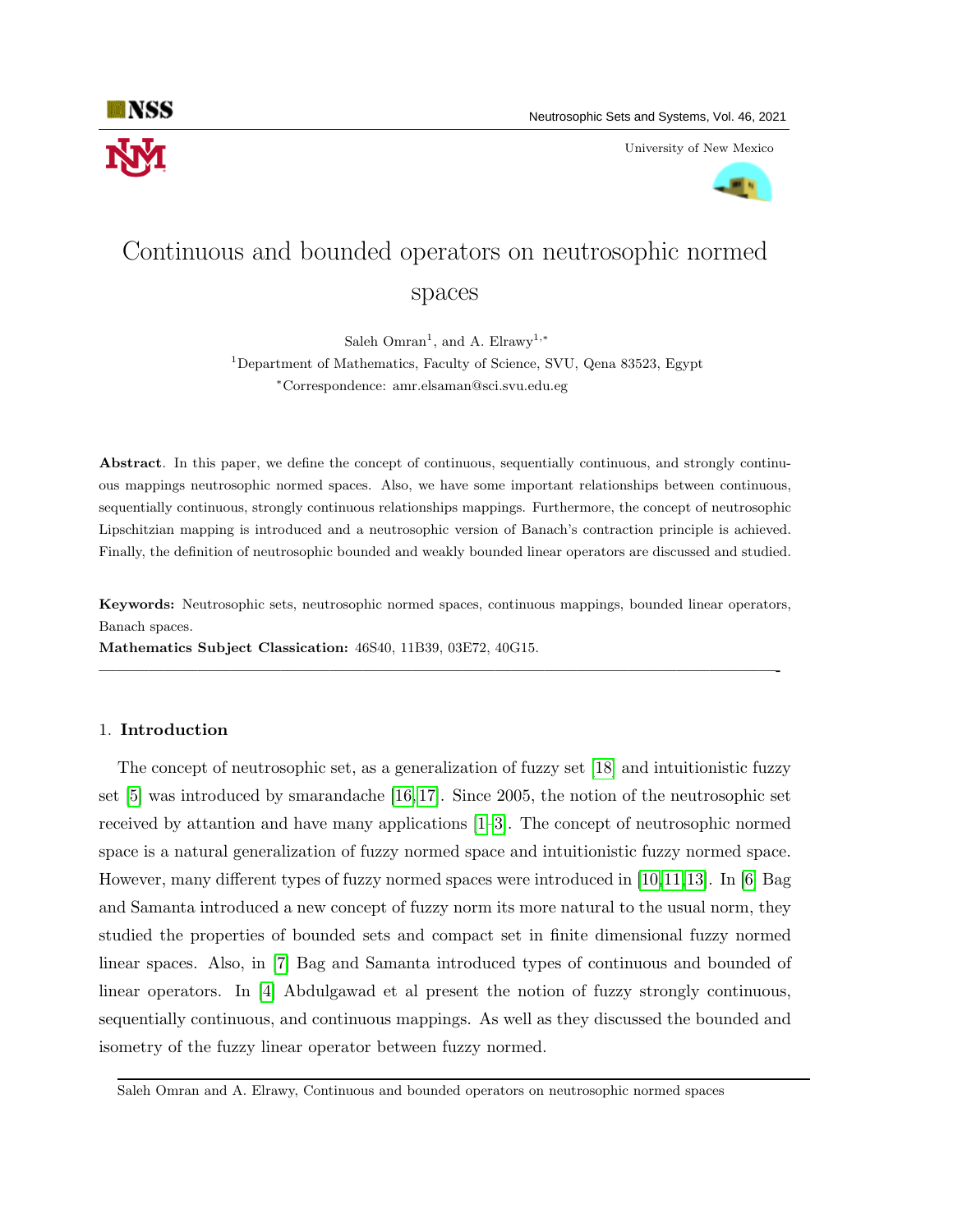Recently, the concept of neutrosophic normed space, as a generalization of fuzzy normed spaces and the intuitionistic fuzzy normed space was introduced in [\[9\]](#page-13-9), they studied the properties of convergence, completeness of such spaces.

In this paper, we extend the definitions of continuous and bounded operators in neutrosophic normed spaces. Moreover, we establish the main properties of bounded linear operators and continuous linear operators. We obtain a generalized version of boundedness and continuity of intuitionistic fuzzy norms, while will play an important role in study neutrosophic analysis. Furthermore, we introduce the notion of neutrosophic Lipsechitzian mapping and neutrosophic Banach space.

The paper is divided into the following sections:

Section 2 includes some basic results. In section 3, we introduce and study some types of continuous linear operators in neutrosophic normed spaces and neutrosophic Lipschitzian mapping. In section 4, we define and study some types of bounded and isometry linear operators in neutrosophic normed spaces. In section 5, we draw some conclusions.

## 2. Basic concepts

In this section, we remember the basic concepts and results that are required for the present work.

**Definition 2.1.** [\[12\]](#page-13-10) A continuous t-norm is a binary operation  $* : [0,1] \times [0,1] \rightarrow [0,1]$  with the following axioms:

- $(i) *$  is commutative and associative.
- $(ii)$  \* is continuous.
- (*iii*)  $\ell * 1 = \ell, \, \forall \ell \in [0, 1].$
- (iv)  $x * y \le u * v$ ,  $y \le v$ ,  $x \le u$  and  $x, y, u, v \in [0, 1]$ .

**Definition 2.2.** [\[14,](#page-13-11)[15\]](#page-13-12) A continuous t-co-norm is a binary operation  $\diamond : [0,1] \times [0,1] \rightarrow [0,1]$ with the following axioms:

- $(i)$   $\diamond$  is commutative and associative.
- $(ii)$   $\diamond$  is continuous.
- (iii)  $\ell \diamond 0 = \ell, \forall \ell \in [0, 1].$
- (iv)  $x \diamond y \leq u \diamond v$ ,  $y \leq v$ ,  $x \leq u$  and  $x, y, u, v \in [0, 1]$ .

**Definition 2.3.** [\[17\]](#page-13-2) Let N be the universe set. A neutrosophic set N on N (NS N) is defined as:

$$
\mathcal{N} = \{ \langle a, \rho(a), \xi(a), \eta(a) \rangle | a \in N \}.
$$

where  $\rho, \xi, \eta: N \to [0, 1]$ .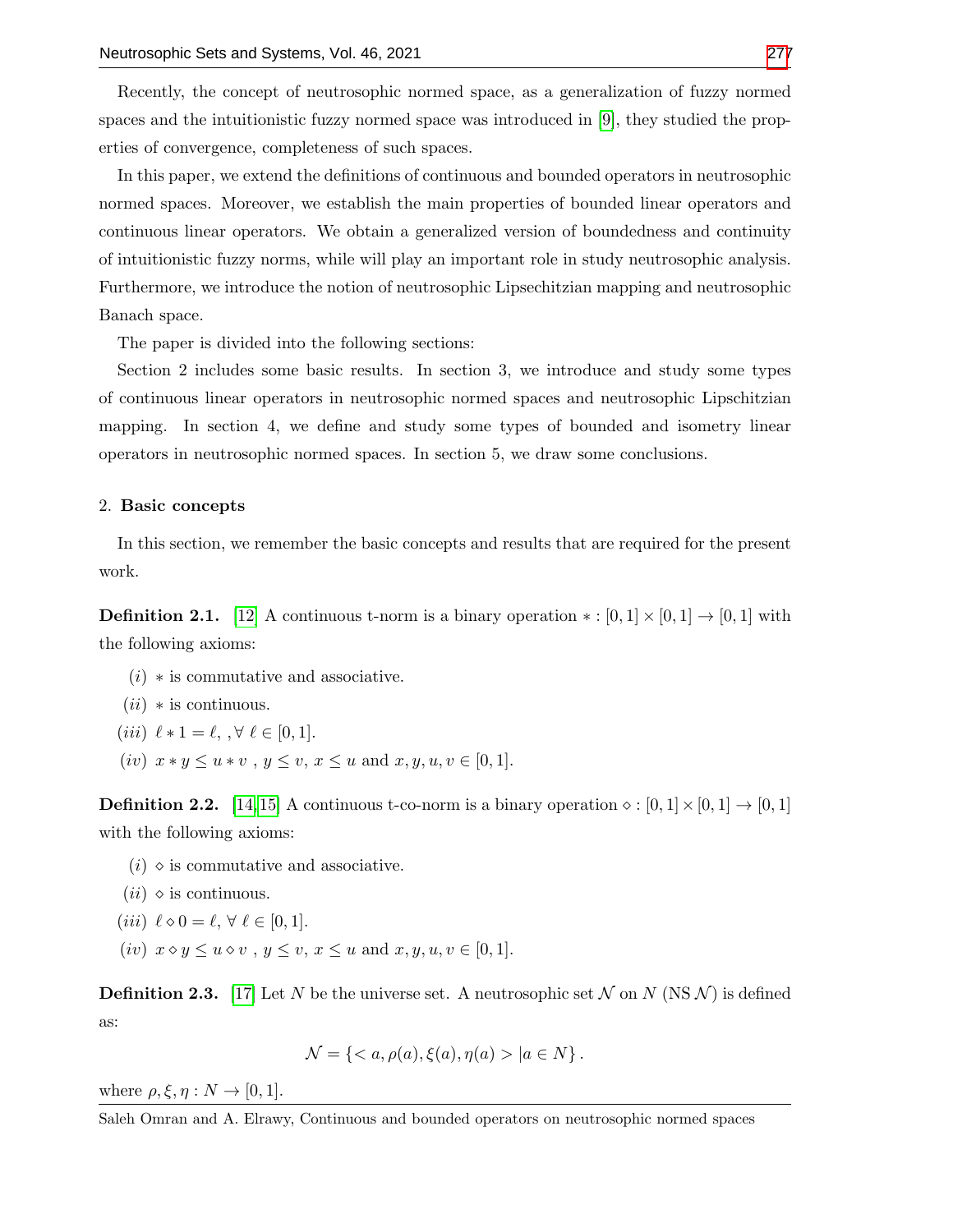**Definition 2.4.** [\[15\]](#page-13-12) Let U be a linear space over R and  $*, \diamond$  be a continuous t-norm, a continuous t-co-norm, respectively, then a neutrosophic subset  $\mathcal{N} \leq \rho, \xi, \eta > \text{on } V \times \mathbb{R}$  be a neutrosophic norm on U if for  $a, b \times U$  and  $c, t, s \in \mathbb{R}$ , if the following conditions hold.

- (1)  $0 \leq \rho(a, t), \xi(a, t), \eta(a, t) \leq 1.$
- (2)  $0 \leq \rho(a,t) + \xi(a,t) + \eta(a,t) \leq 3.$
- (3)  $\rho(a, t) = 0$  with  $t \le 0$ .
- (4)  $\rho(a, t) = 1$  with  $t > 0$  iff  $x = 0$ .
- (5)  $\rho(ca, t) = \rho(x, \frac{t}{t})$  $\frac{c}{|c|}$ )  $\forall c \neq 0, t > 0.$
- (6)  $\rho(a, s) * \rho(b, t) \leq \rho(a + b, s + t) \; \forall s, t \in \mathbb{R}$ .
- (7)  $\rho(a,.)$  is continuous non-decreasing function for  $t > 0$ ,  $\lim_{t \to \infty} \rho(a, t) = 1$ .
- (8)  $\xi(a, t) = 1$  with  $t \leq 0$ .
- (9)  $\xi(a, t) = 0$  with  $t > 0$  iff  $x = 0$ .
- (10)  $\xi(ca, t) = \xi(x, \frac{t}{t})$  $\frac{c}{|c|}$   $\forall c \neq 0, t > 0.$
- (11)  $\xi(a, s) \diamond \xi(b, t) \geq \xi(a + b, s + t).$
- (12)  $\xi(a,.)$  is continuous non-increasing function for  $t > 0$ ,  $\lim_{t \to \infty} \xi(a, t) = 0$ .
- (13)  $\eta(a,t) = 1$  with  $t \leq 0$ .
- (14)  $\eta(a,t) = 0$  and  $t > 0$  if and only if  $x = 0$ .
- (15)  $\eta(ca, t) = \xi(a, \frac{t}{t})$  $\frac{c}{|c|}$   $\forall c \neq 0, t > 0.$
- (16)  $\eta(a, s) \diamond \eta(b, t) \geq \eta(a + b, s + t).$
- (17)  $\eta(a,.)$  is continuous non-increasing function for  $t > 0$ ,  $\lim_{t \to \infty} \eta(a,t) = 0$ .

Further  $(V, \mathcal{N}, *, \diamond)$  is neutrosophic normed linear space (NNLS).

**Definition 2.5.** [\[14,](#page-13-11) [15\]](#page-13-12) Let  $(a_n)$  be a sequence of points in an NNLS  $(U, \mathcal{N}, *, \diamond)$ , then the sequence converges to a point  $a \in U$  if and only if for given  $0 < e < 1$ ,  $t > 0 \exists n_0 \in N$  such that,

$$
\rho(a_n - a, t) > 1 - e, \ \xi(a_n - a, t) < e, \ \eta(a_n - a, t) < e \ \forall \ n \ge n_0.
$$

$$
\lim_{n \to \infty} \rho(a_n - a, t) = 1, \ \lim_{n \to \infty} \xi(a_n - a, t) = 0, \ \lim_{n \to \infty} \eta(a_n - a, t) = 0.
$$

Then the sequence  $(a_n)$  is called a convergent sequence in the NNLS  $(U, \mathcal{N}, *, \diamond)$ .

**Definition 2.6.** [\[15\]](#page-13-12) Let  $(a_n)$  be a sequence in an NNLS  $(U, \mathcal{N}, *, \diamond)$ , is said to be bounded for  $0 < e < 1$ ,  $t > 0$  if the following hold,

$$
\rho(a_n, t) > 1 - e, \ \xi(a_n, t) < e, \ \eta(a_n, t) < e \ \forall n \in N.
$$

**Definition 2.7.** [\[15\]](#page-13-12) A sequence  $(a_n)$  of points in an NNLS  $(U, \mathcal{N}, *, \diamond)$ , is called a Cauchy sequence if for given  $0 < e < 1$ ,  $t > 0 \exists n_0 \in N$  such that,

$$
\rho(a_n - a_m, t) > 1 - e, \ \xi(a_n - a_m, t) < e, \ \eta(a_n - a_m, t) < e \ \forall \ n, m \ge n_0.
$$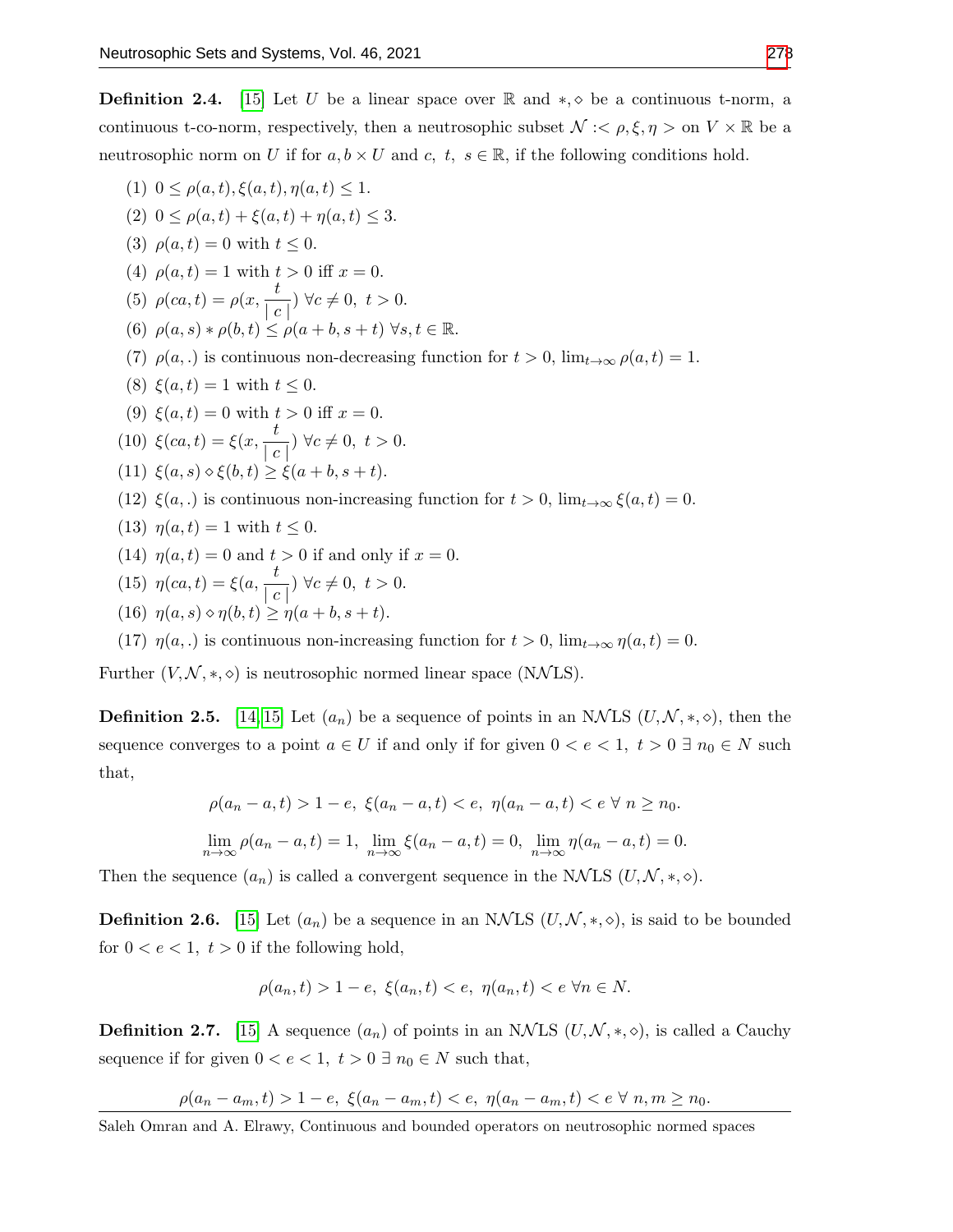$$
\lim_{n,m \to \infty} \rho(a_n - a_m, t) = 1, \ \lim_{n,m \to \infty} \xi(a_n - a_m, t) = 0, \ \lim_{n,m \to \infty} \eta(a_n - a_m, t) = 0.
$$

#### 3. Continuous mappings

In this section, we introduce the concept of continuous, sequentially continuous, and strongly continuous mappings neutrosophic normed spaces. Also, we study the relationships between continuous, sequentially continuous, strongly continuous mappings. Moreover, this study is enhanced with an application

**Definition 3.1.** Let  $(U, \mathcal{N}_U, *, \diamond)$  and  $(V, \mathcal{N}_V, *, \diamond)$  be two neutrosophic normed spaces. The mapping  $\mathcal{T} : (U, \mathcal{N}_U, *, \diamond) \to (V, \mathcal{N}_V, *, \diamond)$  is said to be continuous at  $x_0 \in U$  if for all  $x \in U$ , for each  $0 < \epsilon < 1$  and  $t > 0$ , there exists  $0 < \delta < 1$  and  $s > 0$ , such that

$$
\rho_V(\mathcal{T}(x) - \mathcal{T}(x_0), t) > (1 - \epsilon),
$$
\n
$$
\xi_V(\mathcal{T}(x) - \mathcal{T}(x_0), t) < \epsilon,
$$
\n
$$
\eta_V(\mathcal{T}(x) - \mathcal{T}(x_0), t) < \epsilon,
$$

whenever

$$
\rho_U(x - x_0, s) > (1 - \delta),
$$
\n
$$
\xi_U(x - x_0, s) < \delta,
$$
\n
$$
\eta_U(x - x_0, s) < \delta,
$$

respectively. In other words:

$$
\rho_U(x - x_0, s) > (1 - \delta) \Rightarrow \rho_V(\mathcal{T}(x) - \mathcal{T}(x_0), t) > (1 - \epsilon),
$$
\n
$$
\xi_U(x - x_0, s) < \delta \Rightarrow \xi_V(\mathcal{T}(x) - \mathcal{T}(x_0), t) < \epsilon,
$$
\n
$$
\eta_U(x - x_0, s) < \delta \Rightarrow \eta_V(\mathcal{T}(x) - \mathcal{T}(x_0), t) < \epsilon,
$$
\n
$$
(1)
$$

 $\mathcal T$  is continuous on U if it is continuous at every point in U.

**Definition 3.2.** Let  $(U, \mathcal{N}_U, *, \diamond)$  and  $(V, \mathcal{N}_V, *, \diamond)$  be two neutrosophic normed spaces. The mapping  $\mathcal{T}$  :  $(U, \mathcal{N}_U, *, \diamond) \to (V, \mathcal{N}_V, *, \diamond)$  is called sequentially continuous at  $x_0 \in U$ , any sequence  $(x_n)$  in U satisfying  $x_n \to x_0$  leads to  $\mathcal{T}(x_n) \to \mathcal{T}(x_0)$ . In other words:

$$
\lim_{n \to \infty} \rho_U(x_n - x_0, t) = 1 \Rightarrow \lim_{n \to \infty} \rho_V(\mathcal{T}(x_n) - \mathcal{T}(x_0), t) = 1,
$$
\n
$$
\lim_{n \to \infty} \xi_U(x_n - x_0, t) = 0 \Rightarrow \lim_{n \to \infty} \xi_V(\mathcal{T}(x_n) - \mathcal{T}(x_0), t) = 0,
$$
\n
$$
\lim_{n \to \infty} \eta_U(x_n - x_0, t) = 0 \Rightarrow \lim_{n \to \infty} \eta_V(\mathcal{T}(x_n) - \mathcal{T}(x_0), t) = 0,
$$
\n(2)

where  $t > 0$ . We call  $\mathcal T$  is sequentially continuous on U when  $\mathcal T$  is sequentially continuous at each point of U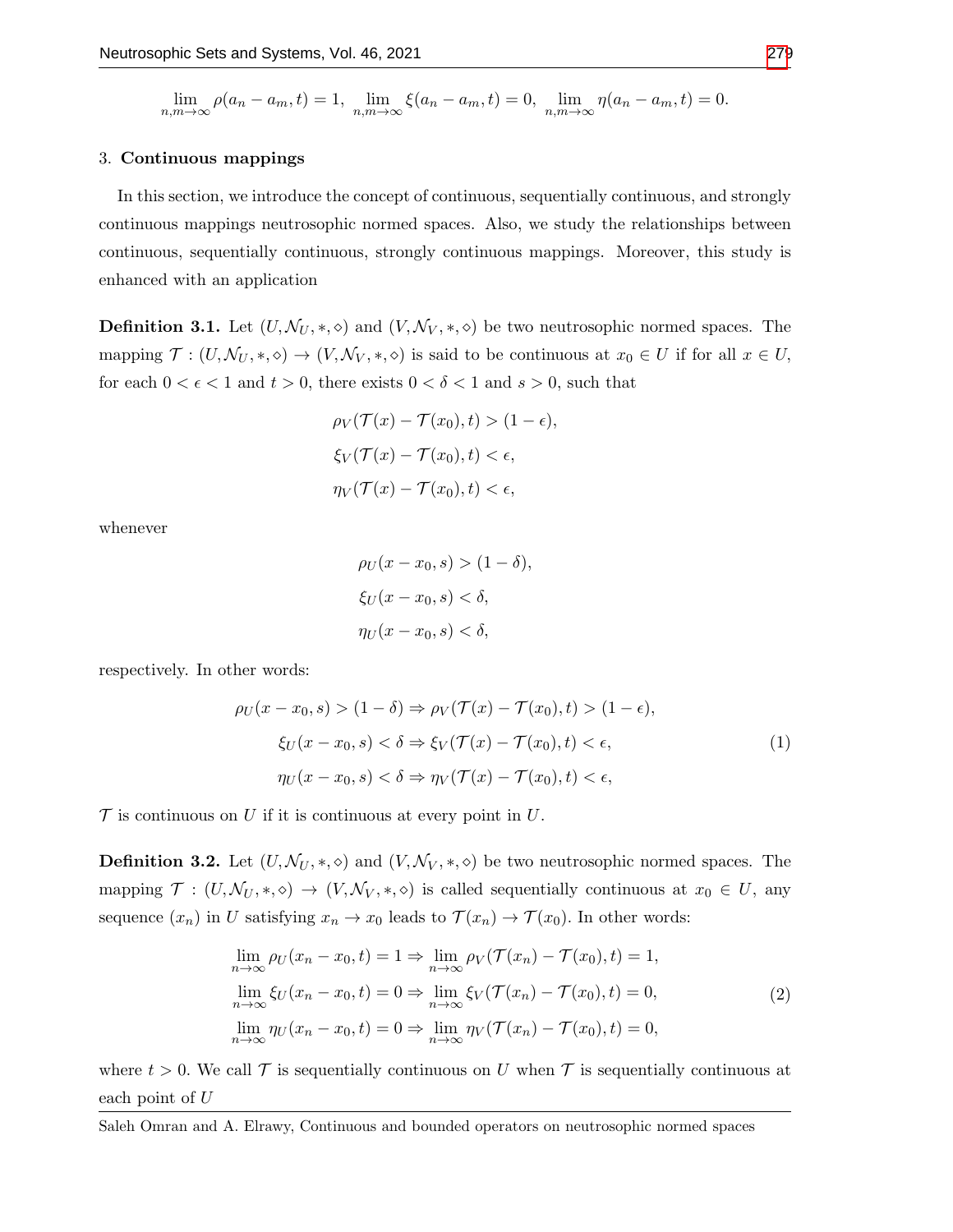**Definition 3.3.** Let  $(U, \mathcal{N}_U, *, \diamond)$  and  $(V, \mathcal{N}_V, *, \diamond)$  be two neutrosophic normed spaces. The mapping  $\mathcal{T} : (U, \mathcal{N}_U, *, \diamond) \to (V, \mathcal{N}_V, *, \diamond)$  is called strongly continuous at  $x_0 \in U$  if for each  $t>0.$   $\exists$   $s>0$  such that  $\forall$   $x\in U,$ 

$$
\rho_U(x - x_0, s) \le \rho_V(\mathcal{T}(x) - \mathcal{T}(x_0), t),
$$
  
\n
$$
\xi_U(x - x_0, s) \ge \xi_V(\mathcal{T}(x) - \mathcal{T}(x_0), t),
$$
  
\n
$$
\eta_U(x - x_0, s) \ge \eta_V(\mathcal{T}(x) - \mathcal{T}(x_0), t),
$$
\n(3)

<span id="page-4-1"></span>we say  $\mathcal T$  is strongly continuous on U when it is strongly continuous at every point in U.

**Theorem 3.4.** Let  $(U, \mathcal{N}_U, *, \diamond)$  and  $(V, \mathcal{N}_V, *, \diamond)$  be two neutrosophic normed spaces. The mapping  $\mathcal{T} : (U, \mathcal{N}_U, *, \diamond) \to (V, \mathcal{N}_V, *, \diamond)$  be continuous at  $x_0 \in U$  if and only if  $\mathcal{T}$  is sequentially continuous at  $x_0 \in U$ .

*Proof.* Assume that  $\mathcal T$  is continuous at  $x_0 \in U$ ,  $(x_n) \subset U$  if for all  $x \in U$ , for each  $0 < \epsilon < 1$ and  $t > 0 \exists 0 < \delta < 1$  and  $s > 0$ , such that

$$
\rho_U(x - x_0, s) > (1 - \delta) \Rightarrow \rho_V(\mathcal{T}(x) - \mathcal{T}(x_0), t) > (1 - \epsilon),
$$
\n
$$
\xi_U(x - x_0, s) < \delta \Rightarrow \xi_V(\mathcal{T}(x) - \mathcal{T}(x_0), t) < \epsilon,
$$
\n
$$
\eta_U(x - x_0, s) < \delta \Rightarrow \eta_V(\mathcal{T}(x) - \mathcal{T}(x_0), t) < \epsilon,
$$

Since  $x_n \to x_0$ , then there exists  $n_0 \in \mathbb{N}$  such that

$$
\rho_U(x_n - x_0, s) > (1 - \delta),
$$
\n
$$
\xi_U(x_n - x_0, s) < \delta,
$$
\n
$$
\eta_U(x_n - x_0, s) < \delta.
$$

 $\Box$ 

Hence

$$
\rho_V(\mathcal{T}(x_n) - \mathcal{T}(x_0), t) > (1 - \epsilon),
$$
\n
$$
\xi_V(\mathcal{T}(x_n) - \mathcal{T}(x_0), t) < \epsilon,
$$
\n
$$
\eta_V(\mathcal{T}(x_n) - \mathcal{T}(x_0), t) < \epsilon,
$$

as  $0 < \epsilon < 1$  arbitrary; so  $\mathcal{T}(x_n) \to \mathcal{T}(x_0)$ . Thus,  $\mathcal{T}$  is sequentially continuous at  $x_0 \in U$ .

Another direction, we suppose that  $\mathcal T$  is sequentially continuous at  $x_0 \in U$  and  $\mathcal T$  is not continuous at  $x_0$ . Then there exists  $0 < \epsilon < 1$  and  $t > 0$ , such that for any  $0 < \delta < 1$  and  $s > 0$ , there exists  $x \in U$ , such that

$$
\rho_U(x - x_0, s) > (1 - \delta) \text{ but } \rho_V(\mathcal{T}(x) - \mathcal{T}(x_0), t) \le (1 - \epsilon),
$$
\n
$$
\xi_U(x - x_0, s) < \delta \text{ but } \xi_V(\mathcal{T}(x) - \mathcal{T}(x_0), t) \ge \epsilon,
$$
\n
$$
\eta_U(x - x_0, s) < \delta \text{ but } \eta_V(\mathcal{T}(x) - \mathcal{T}(x_0), t) \ge \epsilon.
$$
\n
$$
(4)
$$

<span id="page-4-0"></span>Saleh Omran and A. Elrawy, Continuous and bounded operators on neutrosophic normed spaces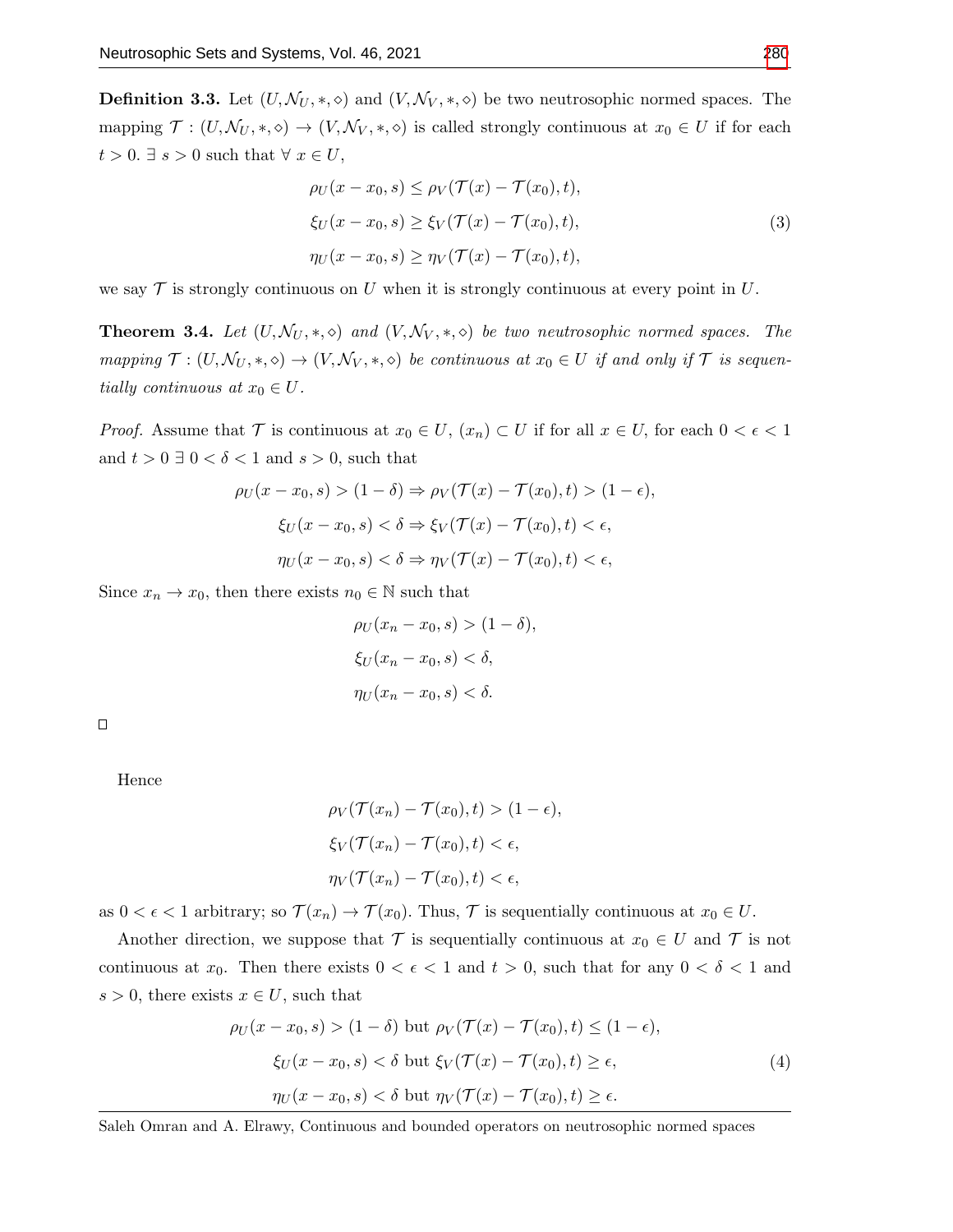So, for  $\delta = 1 - \frac{1}{\epsilon}$  $\frac{1}{n+1}$ ,  $s = \frac{1}{n+1}$  $\frac{1}{n+1}$ ,  $n \in \mathbb{N}$   $\exists$   $x_n$  such that  $\rho_U(x_n-x_0,\frac{1}{\cdots})$  $\frac{1}{n+1}$ ) >  $\left(\frac{1}{n+1}\right)$  $\frac{1}{n+1}$ ) but  $\rho_V(\mathcal{T}(x_n)-\mathcal{T}(x_0),t)\leq (1-\epsilon),$  $\xi_U(x_n-x_0,\frac{1}{n-1})$  $\frac{1}{n+1}$ ) < 1 -  $\frac{1}{n+1}$  $\frac{1}{n+1}$  but  $\xi_V(\mathcal{T}(x_n)-\mathcal{T}(x_0),t)\geq \epsilon,$  $\eta_U(x_n-x_0,\frac{1}{x_0-x_0})$  $\frac{1}{n+1}$ ) < 1 -  $\frac{1}{n+1}$  $\frac{1}{n+1}$  but  $\eta_V(\mathcal{T}(x_n)-\mathcal{T}(x_0),t)\geq \epsilon.$ 

Taking  $s > 0$ , there exists  $n_0$ , such that  $\frac{1}{n+1} < s$  for all  $n \ge n_0$  then

$$
\rho_U(x_n - x_0, s) > \left(\frac{1}{n+1}\right),
$$
\n
$$
\xi_U(x_n - x_0, s) < 1 - \frac{1}{n+1},
$$
\n
$$
\eta_U(x_n - x_0, s) < 1 - \frac{1}{n+1},
$$

hence

$$
\lim_{n \to \infty} \rho_U(x_n - x_0, s) = 1,
$$
  

$$
\lim_{n \to \infty} \xi_U(x_n - x_0, s) = 0,
$$
  

$$
\lim_{n \to \infty} \eta_U(x_n - x_0, s) = 0,
$$

this lead to  $x_n \to x_0$ . However by [\(4\)](#page-4-0),

$$
\rho_V(\mathcal{T}(x_n) - \mathcal{T}(x_0), t) \le (1 - \epsilon),
$$
  

$$
\xi_V(\mathcal{T}(x_n) - \mathcal{T}(x_0), t) \ge \epsilon,
$$
  

$$
\eta_V(\mathcal{T}(x_n) - \mathcal{T}(x_0), t) \ge \epsilon.
$$

Thus,  $\mathcal{T}(x_n)$  does not converges to  $\mathcal{T}(x_0)$  but  $x_n \to x_0$ , which gives contradiction. Therefor, the mapping  $\mathcal T$  is continuous at  $x_0 \in U$ .

<span id="page-5-0"></span>**Theorem 3.5.** Let  $(U, \mathcal{N}_U, *, \diamond), (V, \mathcal{N}_V, *, \diamond)$  be two neutrosophic normed spaces and  $\mathcal{T}$ :  $(U, \mathcal{N}_U, *, \diamond) \to (V, \mathcal{N}_V, *, \diamond)$ . If T is a strongly continuous, then T is sequentially continuous at  $x_0 \in U$ .

*Proof.* Suppose that  $\mathcal T$  is strongly continuous at  $x_0$ , then for each  $t > 0$ , there exists  $s > 0$ such that for all  $x \in U$  sequence  $(x_n)$  in U satisfying [\(3\)](#page-4-1). Suppose that  $(x_n)$  is a sequence such that  $x_n \to x_0$ . If we put  $x = x_n$  in [\(3\)](#page-4-1), then we have

$$
\rho_U(x_n - x_0, s) \leq \rho_V(\mathcal{T}(x_n) - \mathcal{T}(x_0), t),
$$
  

$$
\xi_U(x_n - x_0, s) \geq \xi_V(\mathcal{T}(x_n) - \mathcal{T}(x_0), t),
$$
  

$$
\eta_U(x_n - x_0, s) \geq \eta_V(\mathcal{T}(x_n) - \mathcal{T}(x_0), t).
$$

Saleh Omran and A. Elrawy, Continuous and bounded operators on neutrosophic normed spaces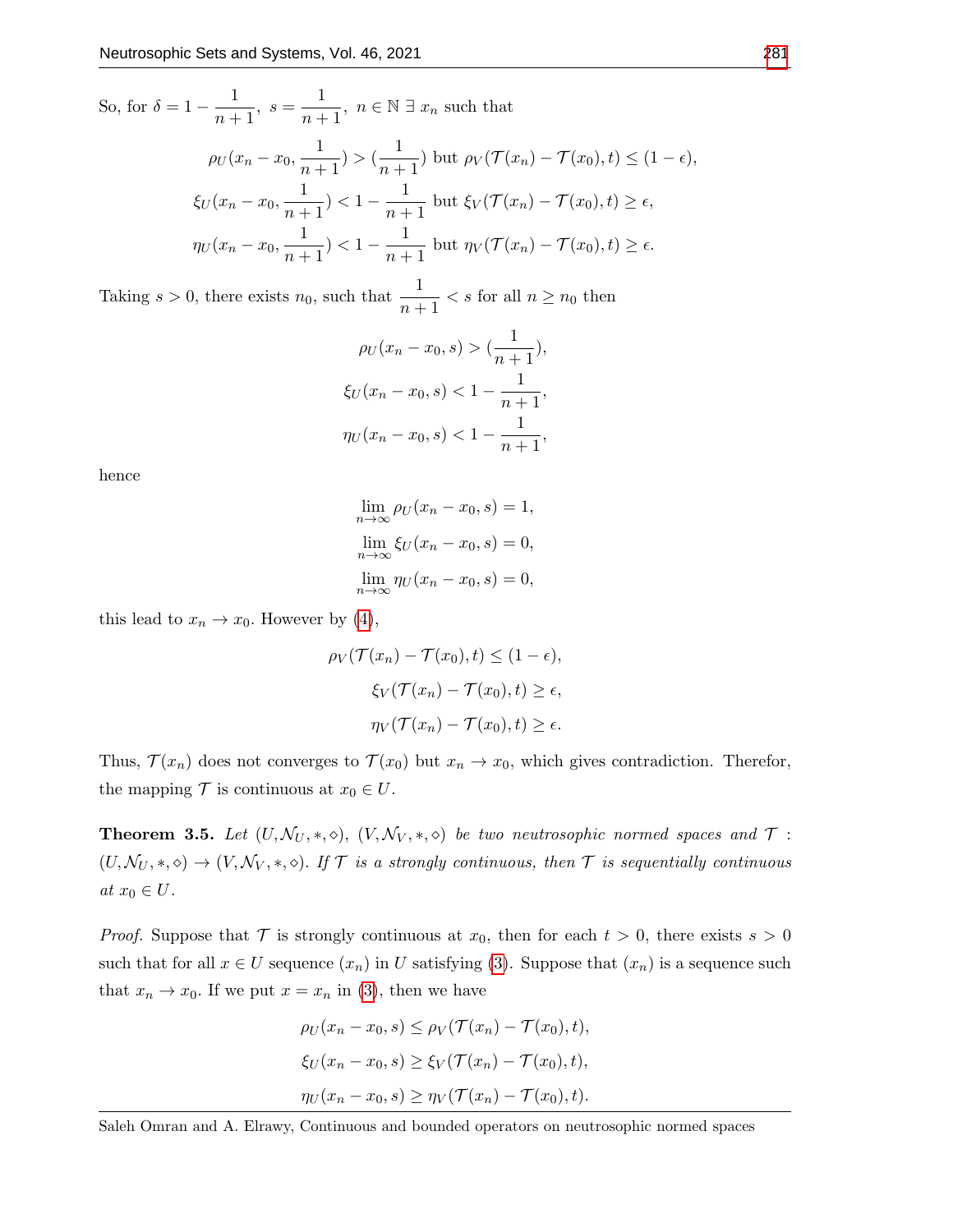This implies that

$$
\lim_{n \to \infty} \rho_U(x_n - x_0, s) \leq \lim_{n \to \infty} \rho_V(\mathcal{T}(x_n) - \mathcal{T}(x_0), t),
$$
  

$$
\lim_{n \to \infty} \xi_U(x_n - x_0, s) \geq \lim_{n \to \infty} \xi_V(\mathcal{T}(x_n) - \mathcal{T}(x_0), t),
$$
  

$$
\lim_{n \to \infty} \eta_U(x_n - x_0, s) \geq \lim_{n \to \infty} \eta_V(\mathcal{T}(x_n) - \mathcal{T}(x_0), t).
$$

Therefore,

$$
\lim_{n \to \infty} \rho_V(\mathcal{T}(x_n) - \mathcal{T}(x_0), t) = 1,
$$
  
\n
$$
\lim_{n \to \infty} \xi_V(\mathcal{T}(x_n) - \mathcal{T}(x_0), t) = 0,
$$
  
\n
$$
\lim_{n \to \infty} \eta_V(\mathcal{T}(x_n) - \mathcal{T}(x_0), t) = 0.
$$

Since  $t > 0$  is arbitrary, we obtain that  $\mathcal{T}(x_n) \to \mathcal{T}(x_0)$ . Thus,  $\mathcal{T}$  is sequentially continuous.  $\Box$ 

Remark 3.6. The converse of the above Theorem [3.5](#page-5-0) is not true, i.e., the sequentially continuity does not imply the strongly continuity.

Now, we give an example that illustrates the above remark.

**Example 3.7.** Let  $(U = \mathbb{R}, ||x||)$  be a normed linear space, where  $||x||=|x| \forall x \in U$ , and  $a * b = min \{a, b\}, a \diamond b = max \{a, b\} \forall a, b \in [0, 1].$  Define  $\rho_1, \rho_2, \xi_1, \xi_2, \eta_1, \eta_2 : U \times \mathbb{R}^+ \to [0, 1]$ by

$$
\rho_1(x,t) = \frac{t}{t+|x|}, \qquad \rho_2(x,t) = \frac{t}{t+c|x|}, \quad c > 0,
$$
  

$$
\xi_1(x,t) = \frac{|x|}{t+|x|}, \qquad \xi_2(x,t) = \frac{c|x|}{t+c|x|}, \quad c > 0,
$$
  

$$
\eta_1(x,t) = \frac{|x|}{t}, \qquad \eta_2(x,t) = \frac{c|x|}{t}, \quad c > 0.
$$

It is easy to see that  $(U, \mathcal{N}_1, *, \diamond)$  and  $(U, \mathcal{N}_2, *, \diamond)$  are NNLS. Let us now define, f:  $(U, \mathcal{N}_1, \ast, \diamond) \rightarrow (U, \mathcal{N}_2, \ast, \diamond), f(x) = \frac{x^4}{1+x^4}$  $\frac{x}{1+x^2}$  for all  $x \in U$ . Let  $x_0 \in U$  and  $(x_n)$  be a sequence in U such that  $x_n \to x_0$  in  $(U, \mathcal{N}_1, \ast, \diamond)$ , that is, for all  $t > 0$ ,

$$
\lim_{n \to \infty} \rho_1(x_n - x_0, t) = \lim_{n \to \infty} \frac{t}{t + |x_n - x_0|} = 1,
$$
  

$$
\lim_{n \to \infty} \xi_1(x_n - x_0, t) = \lim_{n \to \infty} \frac{c |x_n - x_0|}{t + |x_n - x_0|} = 0,
$$
  

$$
\lim_{n \to \infty} \eta_1(x_n - x_0, t) = \lim_{n \to \infty} \frac{|x_n - x_0|}{t} = 0.
$$

Saleh Omran and A. Elrawy, Continuous and bounded operators on neutrosophic normed spaces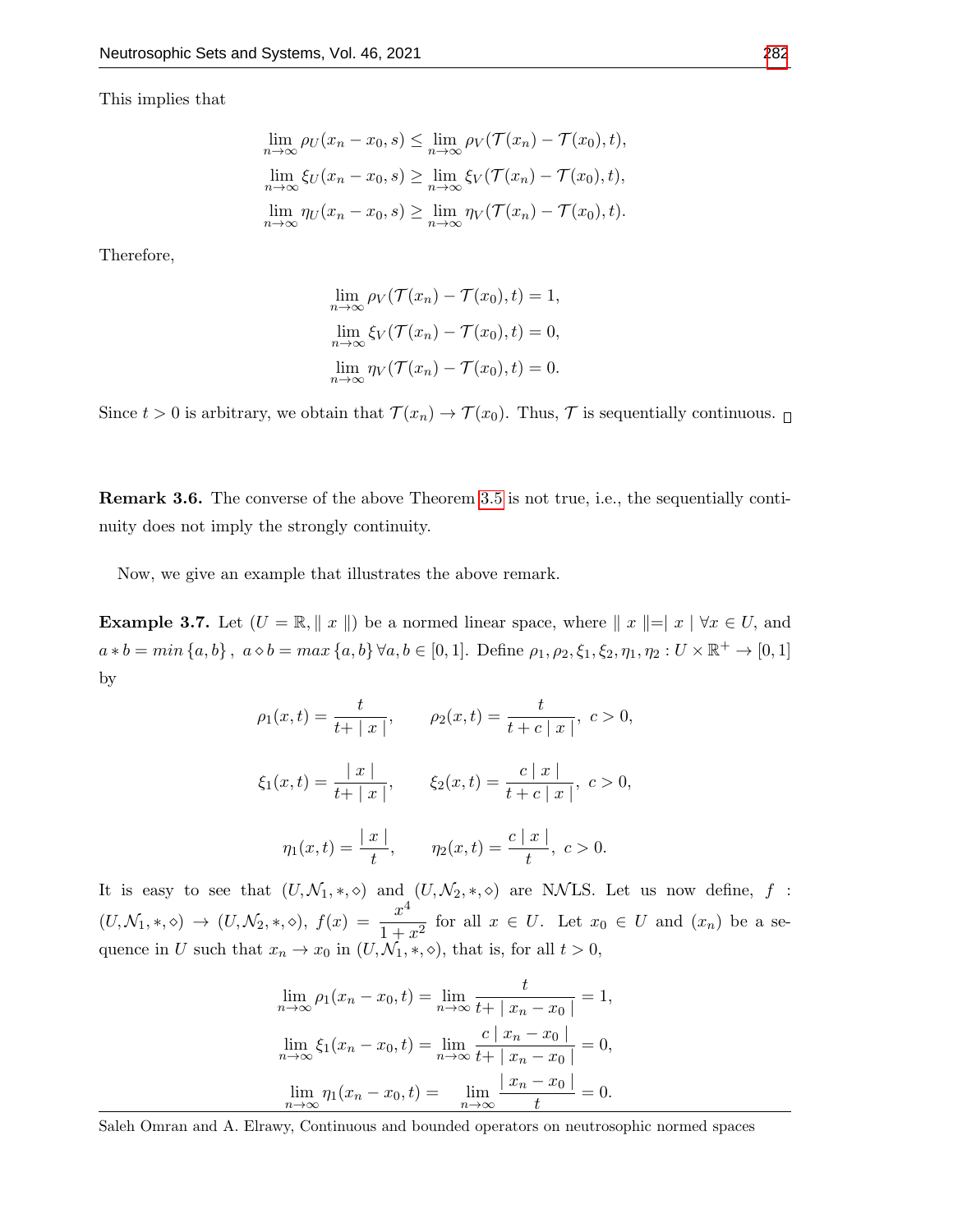In other hand,

$$
\rho_2(f(x_n) - f(x_0), t) = \frac{t}{t + c \mid f(x_n) - f(x_0) \mid}
$$
\n
$$
= \frac{t}{t + c \mid \frac{x_n^4}{1 + x_n^2} - \frac{x_0^4}{1 + x_0^2} \mid}
$$
\n
$$
= \frac{t(1 + x_n^2)(1 + x_0^2)}{t(1 + x_n^2)(1 + x_0^2) + c \mid x_n^4(1 + x_0^2) - x_0^4(1 + x_n^2) \mid}
$$
\n
$$
= \frac{t(1 + x_n^2)(1 + x_0^2)}{t(1 + x_n^2)(1 + x_0^2) + c \mid (x_n^2 + x_0^2)(x_n^2 - x_0^2 + x_n^2 x_0^2(x_n^2 - x_0^2)) \mid}
$$
\n
$$
= \frac{t(1 + x_n^2)(1 + x_0^2)}{t(1 + x_n^2)(1 + x_0^2) + c \mid (x_n - x_0)(x_n + x_0)(x_n^2 + x_0^2 + x_n^2 x_0^2) \mid}.
$$

So

$$
\lim_{n \to \infty} \rho_2(x_n - x_0, t) = 1.
$$

$$
\xi_2(f(x_n) - f(x_0), t) = \frac{c |f(x_n) - f(x_0)|}{t + c |f(x_n) - f(x_0)|}
$$
  
= 
$$
\frac{c |(x_n - x_0)(x_n + x_0)(x_n^2 + x_0^2 + x_n^2 x_0^2)|}{t(1 + x_n^2)(1 + x_0^2) + c |(x_n - x_0)(x_n + x_0)(x_n^2 + x_0^2 + x_n^2 x_0^2)|}
$$

So

$$
\lim_{n \to \infty} \xi_2(x_n - x_0, t) = 0.
$$

Finally,

$$
\eta_2(f(x_n) - f(x_0), t) = \frac{c \mid f(x_n) - f(x_0) \mid}{t}
$$

$$
= \frac{c \mid (x_n - x_0)(x_n + x_0)(x_n^2 + x_0^2 + x_n^2 x_0^2) \mid}{t \mid (1 + x_n^2)(1 + x_0^2) \mid},
$$

and this lead to

$$
\lim_{n \to \infty} \eta_2(x_n - x_0, t) = 0.
$$

Thus, we see that  $f$  is sequentially continuous on  $U$ .

Now, we will explain that  $f$  is not strongly continuous by a contradiction. Let  $f$  be strongly continuous, then it holds that for all  $x_0 \in U$  and for each  $t > 0$  there exist  $s > 0$  such that for all  $x_0\in U,$ 

$$
\rho_1(x - x_0, s) \le \rho_2(f(x) - f(x_0), t),
$$
  
\n
$$
\xi_1(x - x_0, s) \ge \xi_2(f(x) - f(x_0), t),
$$
  
\n
$$
\eta_1(x - x_0, s) \ge \eta_2(f(x) - f(x_0), t).
$$

Saleh Omran and A. Elrawy, Continuous and bounded operators on neutrosophic normed spaces

.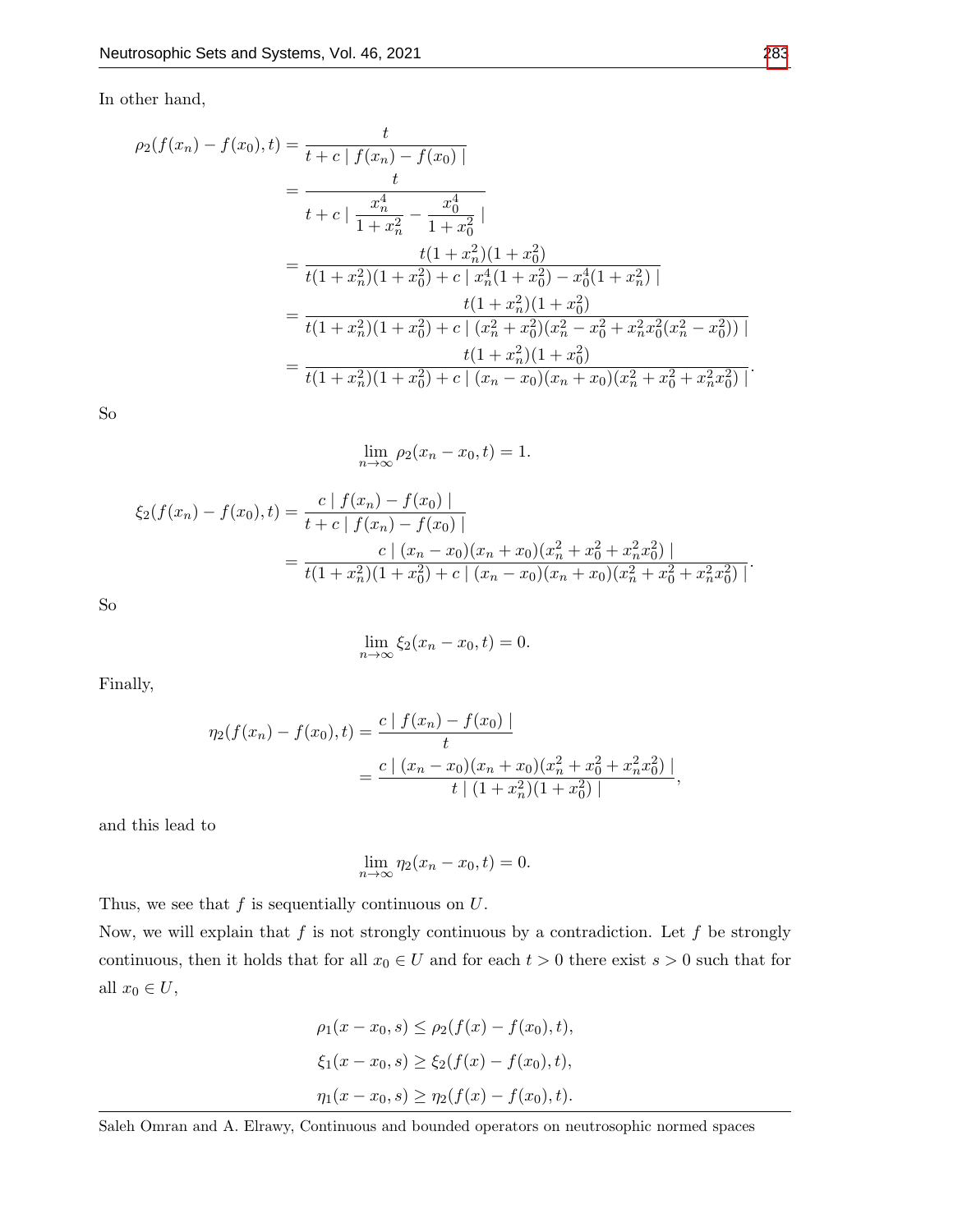Firstly, from the calculation of example [\[7,](#page-13-7) [8\]](#page-13-13) and

$$
\frac{c \mid (x-x_0)(x+x_0)(x^2+x_0^2+x^2x_0^2) \mid}{t \mid (1+x^2)(1+x_0^2) \mid} \le \frac{|x-x_0|}{s}
$$

$$
\frac{t \mid (1+x^2)(1+x_0^2) \mid}{| (x+x_0)(x^2+x_0^2+x^2x_0^2) \mid} \ge \frac{c}{t}s.
$$

Then it holds that

$$
Inf_{x \in U} \left\{ \frac{t \mid (1+x^2)(1+x_0^2) \mid}{\mid (x+x_0)(x^2+x_0^2+x^2x_0^2) \mid} \right\} \ge \frac{c}{t} s.
$$

Thus,  $\frac{c}{t}s = 0$ . Since  $k, t > 0$  then it holds that  $s = 0$ . This gives a contradiction with the fact that  $s > 0$ . So f is not strongly continuous.

#### 3.1. Application

**Definition 3.8.** A mapping  $\mathcal{T} : (U, \mathcal{N}_U, *, \diamond) \to (V, \mathcal{N}_V, *, \diamond)$  is said to be neutrosophic Lipschitzian on U if  $\exists c > 0$  such that

$$
\rho_V(\mathcal{T}(x) - \mathcal{T}(y), t) \ge \rho_U(x - y, \frac{t}{c}),
$$
  

$$
\xi_V(\mathcal{T}(x) - \mathcal{T}(y), t) \le \xi_U(x - y, \frac{t}{c}),
$$
  

$$
\eta_V(\mathcal{T}(x) - \mathcal{T}(y), t) \le \eta_U(x - y, \frac{t}{c}),
$$

 $\forall t > 0, \ \forall x, y \in U$ . If  $c < 1$ , we say that  $\mathcal T$  is a neutrosophic contraction.

**Remark 3.9.** If  $\mathcal T$  is a neutrosophic Lipschitzian mapping, then  $\mathcal T$  is a neutrosophic continuous.

Definition 3.10. A neutrosophic Banach space is a complete neutrosophic normed linear space.

**Theorem 3.11.** Let  $(U, \mathcal{N}_U, *, \diamond)$  be a neutrosophic Banach space and  $\mathcal{T} : (U, \mathcal{N}_U, *, \diamond) \rightarrow$  $(U, \mathcal{N}_U, *, \diamond)$  be a neutrosophic contraction, then  $\mathcal T$  has a unique fixed point.

*Proof.* Let x be arbitary point in U, then  $\{\mathcal{T}^n(x)\}\$ is a Cauchy sequence. In fact, for  $t > 0$ and  $m \in \mathbb{N} - \{0\}$ , we get

$$
\rho(\mathcal{T}^{n+m}(x) - \mathcal{T}^{n}(x), t) \ge \rho(\mathcal{T}^{n+m-1}(x) - \mathcal{T}^{n-1}(x), \frac{t}{c}) \ge \dots \ge \rho(\mathcal{T}^{m}(x) - x, \frac{t}{c^{n}}),
$$
  

$$
\xi(\mathcal{T}^{n+m}(x) - \mathcal{T}^{n}(x), t) \le \xi(\mathcal{T}^{n+m-1}(x) - \mathcal{T}^{n-1}(x), \frac{t}{c}) \le \dots \le \xi(\mathcal{T}^{m}(x) - x, \frac{t}{c^{n}}),
$$
  

$$
\eta(\mathcal{T}^{n+m}(x) - \mathcal{T}^{n}(x), t) \le \eta(\mathcal{T}^{n+m-1}(x) - \mathcal{T}^{n-1}(x), \frac{t}{c}) \le \dots \le \eta(\mathcal{T}^{m}(x) - x, \frac{t}{c^{n}}).
$$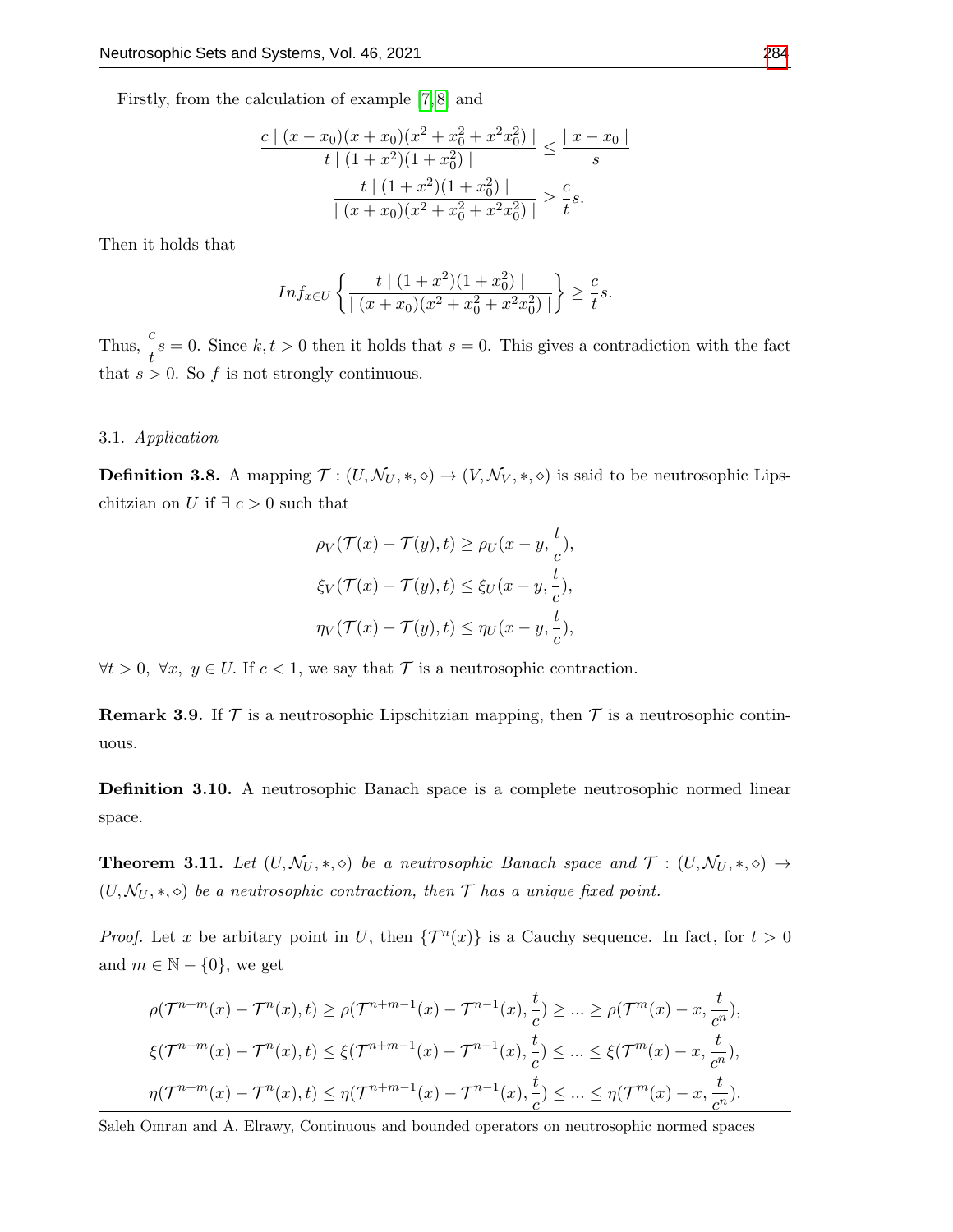As  $0 < c < 1$ , we have that  $\lim_{n \to \infty} \frac{t}{n}$  $\frac{c}{c^n} = \infty$ . So

$$
\lim_{n \to \infty} \rho(\mathcal{T}^m(x) - x, \frac{t}{c^n}) = 1,
$$
  

$$
\lim_{n \to \infty} \xi(\mathcal{T}^m(x) - x, \frac{t}{c^n}) = 0,
$$
  

$$
\lim_{n \to \infty} \eta(\mathcal{T}^m(x) - x, \frac{t}{c^n}) = 0.
$$

Thus,

$$
\lim_{n \to \infty} \rho(\mathcal{T}^{n+m}(x) - \mathcal{T}^n(x), t) = 1,
$$
  
\n
$$
\lim_{n \to \infty} \xi(\mathcal{T}^{n+m}(x) - \mathcal{T}^n(x), t) = 0,
$$
  
\n
$$
\lim_{n \to \infty} \eta(\mathcal{T}^{n+m}(x) - \mathcal{T}^n(x), t) = 0.
$$

Since U is complete, we have that  $\{\mathcal{T}^n(x)\}\$ is a convergent sequence. So there exists  $u \in U$ such that  $\lim_{n\to\infty} \mathcal{T}^n(x) = u$ . We find that

$$
u = \lim_{n \to \infty} \mathcal{T}^{n+1}(x) = \lim_{n \to \infty} \mathcal{T}(\mathcal{T}^n(x)) = \mathcal{T}(u).
$$

Now, we exhibit the uniqueness. Assume that  $\exists u, v \in U$  with  $u \neq v$  and  $u = \mathcal{T}(u), v = \mathcal{T}(v)$ . As  $u \neq v$ ,  $\exists s > 0$  such that

$$
\rho(u - v, s) = a < 1,
$$
\n
$$
\xi(u - v, s) = b > 0,
$$
\n
$$
\eta(u - v, s) = c > 0,
$$

then, for all  $n \in \mathbb{N}^*$  we obtain

$$
a = \rho(v - u, s) = \rho(\mathcal{T}^n(v) - \mathcal{T}^n(u), s) \ge \rho(v - u, \frac{s}{c^n}) \to 1,
$$
  
\n
$$
b = \xi(v - u, s) = \xi(\mathcal{T}^n(v) - \mathcal{T}^n(u), s) \le \xi(v - u, \frac{s}{c^n}) \to 0,
$$
  
\n
$$
c = \eta(v - u, s) = \eta(\mathcal{T}^n(v) - \mathcal{T}^n(u), s) \le \eta(v - u, \frac{s}{c^n}) \to 0,
$$

thus,  $a = 1, b = 0, c = 0$ , which gives contradiction, hence the claims of theorem.  $\Box$ 

# 4. Neutrosophic bounded

In this section, we introduce the concept of boundedness and isometry of mappings neutrosophic linear operators between neutrosophic normed spaces. Also, we study the relationships between bounded and weakly bounded linear operators.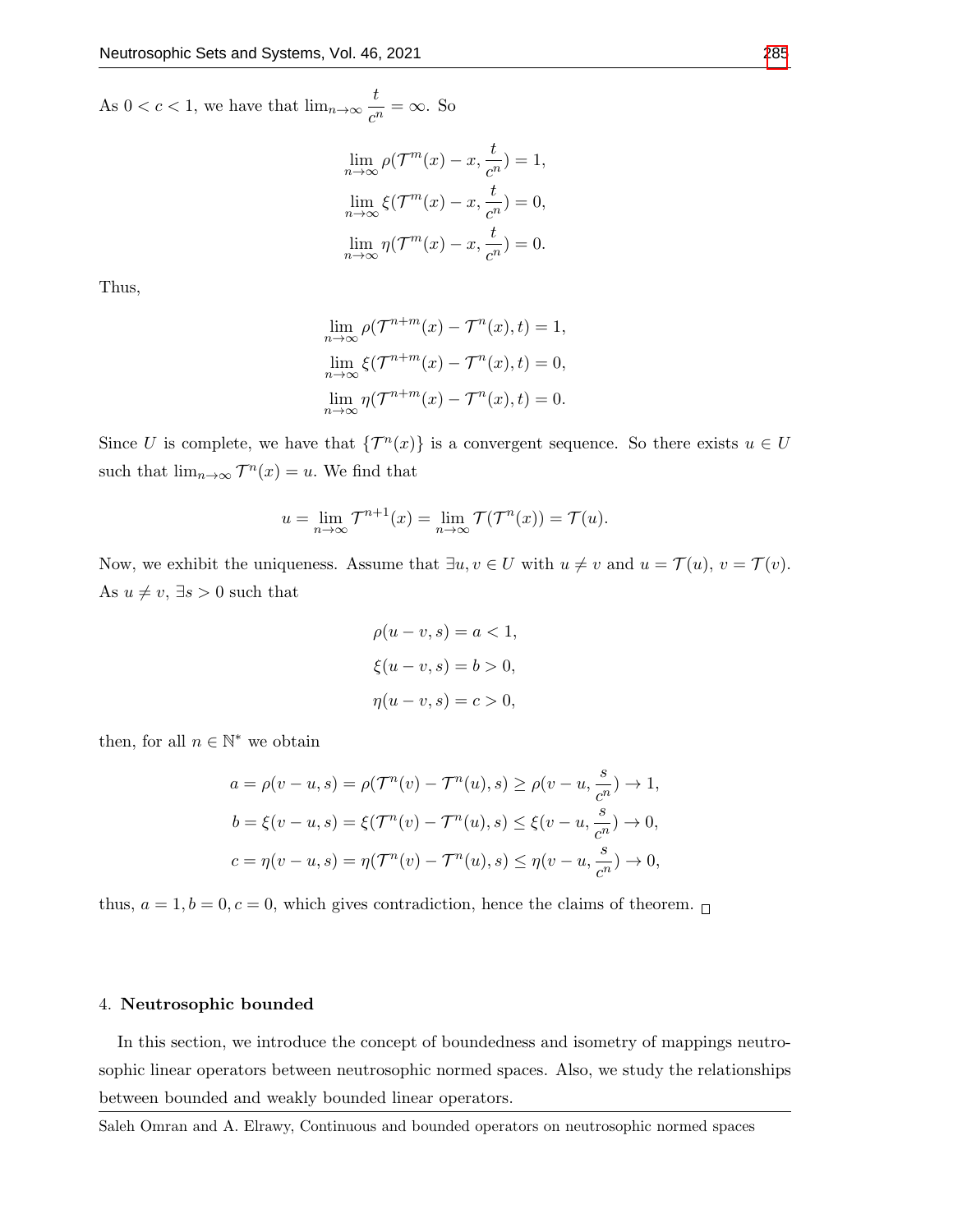**Definition 4.1.** Let  $(U, \mathcal{N}_U, *, \diamond)$  and  $(V, \mathcal{N}_V, *, \diamond)$  be two neutrosophic normed spaces. A mapping  $\mathcal{T}: U \to V$  is called neutrosophic isometry if for each  $x \in U$ ,  $t > 0$  such that for all  $x \in D$ ,

$$
\rho_V(\mathcal{T}(x), t) = \rho_U(x, t),
$$
  
\n
$$
\xi_V(\mathcal{T}(x), t) = \xi_U(x, t),
$$
  
\n
$$
\eta_V(\mathcal{T}(x), t) = \eta_U(x, t).
$$
\n(5)

**Definition 4.2.** Let  $(U, \mathcal{N}_U, *, \diamond)$  and  $(V, \mathcal{N}_V, *, \diamond)$  be two neutrosophic normed spaces and  $\mathcal{T}: U \to V$  be a linear operator. The operator  $\mathcal T$  is called neutrosophic bounded if there exist a constant  $k \in \mathbb{R} - \{0\}$  such that for each  $x \in U$  and  $t > 0$ ,

$$
\rho_V(\mathcal{T}(x), t) \ge \rho_U(kx, t),
$$
  
\n
$$
\xi_V(\mathcal{T}(x), t) \le \xi_U(kx, t),
$$
  
\n
$$
\eta_V(\mathcal{T}(x), t) \le \eta_U(kx, t).
$$
\n(6)

<span id="page-10-0"></span>**Definition 4.3.** Let  $(U, \mathcal{N}_U, *, \diamond)$  and  $(V, \mathcal{N}_V, *, \diamond)$  be two neutrosophic normed spaces and  $\mathcal{T}: U \to V$  be a linear operator. The operator  $\mathcal T$  is called weakly neutrosophic bounded if for all  $0 < r < 1$  there exist a constant  $k \in \mathbb{R} - \{0\}$  such that for each  $x \in U$  and  $t > 0$ ,

$$
\rho_U(kx, t) \ge 1 - r \Rightarrow \rho_V(\mathcal{T}(x), t) \ge 1 - r,
$$
  
\n
$$
\xi_U(kx, t) \le r \Rightarrow \xi_V(\mathcal{T}(x), t) \le r,
$$
  
\n
$$
\eta_U(kx, t) \le r \Rightarrow \eta_V(\mathcal{T}(x), t) \le r.
$$
\n(7)

**Theorem 4.4.** Let  $(U, \mathcal{N}_U, *, \diamond)$  and  $(V, \mathcal{N}_V, *, \diamond)$  be two neutrosophic normed spaces. The linear operator  $\mathcal{T} : (U, \mathcal{N}_U, *, \diamond) \to (V, \mathcal{N}_V, *, \diamond)$  be neutrosophic bounded if  $\mathcal T$  is weakly neutrosophic bounded.

*Proof.* Suppose that  $\mathcal T$  is a neutrosophic bounded operator. Then there exist a constant  $k \in \mathbb{R} - \{0\}$  such that for each  $x \in U$ ,  $t > 0$ , and satisfied [\(6\)](#page-10-0). Using the fact that  $\rho_U(kx, t)$ ,  $\xi_U(kx, t)$ ,  $\eta_U(kx, t) \in [0, 1]$ , we obtain that for any  $0 < r < 1$  there exist a  $k_r$ depends on  $k$  such that

$$
\rho_U(kx, t) \ge \rho_U(k_rx, t) \ge 1 - r,
$$
  
\n
$$
\rho_U(kx, t) \le \rho_U(k_rx, t) \le r,
$$
  
\n
$$
\rho_U(kx, t) \le \rho_U(k_rx, t) \le r.
$$

Since [\(6\)](#page-10-0) it holds that

$$
\rho_V(\mathcal{T}(x), t) \ge 1 - r,
$$
  
\n
$$
\xi_V(\mathcal{T}(x), t) \le r,
$$
  
\n
$$
\eta_V(\mathcal{T}(x), t) \le r.
$$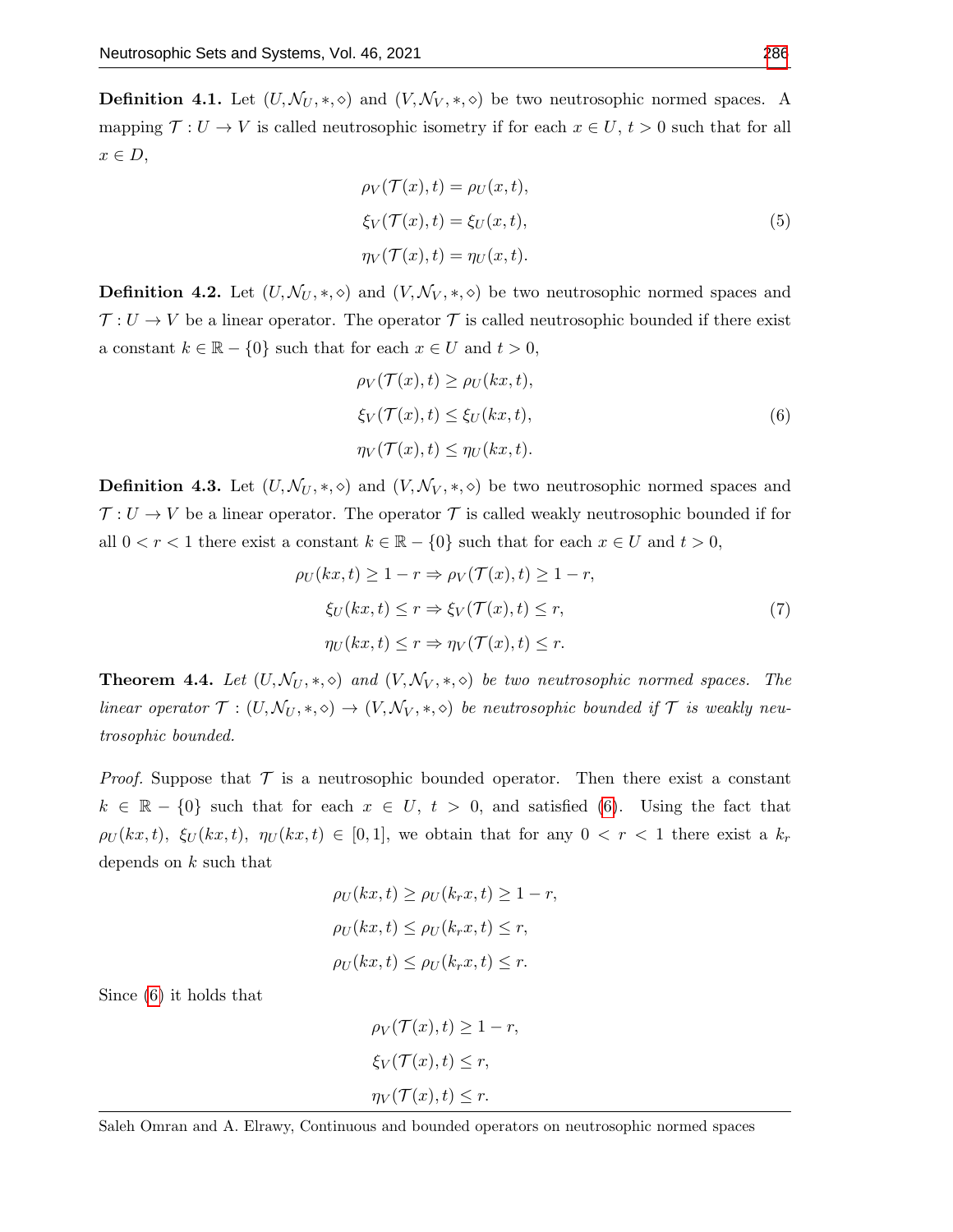Thus, T is weakly neutrosophic bounded  $_\square$ 

**Theorem 4.5.** Let  $(U, \mathcal{N}_U, *, \diamond)$  and  $(V, \mathcal{N}_V, *, \diamond)$  be two neutrosophic normed spaces. The linear operator  $\mathcal{T} : (U, \mathcal{N}_U, *, \diamond) \to (V, \mathcal{N}_V, *, \diamond)$  is continuous iff it is neutrosophic bounded.

*Proof.* The first direction, let  $\mathcal{T}$  be continuous on  $(U, \mathcal{N}_U, *, \diamond)$ , then it is continuous at  $0 \in U$ . Thus, for all  $x \in U$ , for each  $0 < \epsilon < 1$  and  $t > 0$ , there exists  $0 < \delta < 1$  and  $s > 0$ , such that if

$$
\rho_U(x - 0, s) > (1 - \delta) \Rightarrow \rho_V(\mathcal{T}(x) - \mathcal{T}(0), t) > (1 - \epsilon),
$$
\n
$$
\xi_U(x - 0, s) < \delta \Rightarrow \xi_V(\mathcal{T}(x) - \mathcal{T}(0), t) < \epsilon,
$$
\n
$$
\eta_U(x - 0, s) < \delta \Rightarrow \eta_V(\mathcal{T}(x) - \mathcal{T}(0), t) < \epsilon.
$$

Now, any way there exists  $0 < \delta < 1$  such that

$$
\rho_U(kx, t) > (1 - \delta),
$$
\n
$$
\xi_U(kx, t) < \delta,
$$
\n
$$
\eta_U(kx, t) < \delta.
$$

So

$$
\rho_U(x, \frac{t}{|k|}) = \rho_U(x, t) > (1 - \delta),
$$
\n
$$
\xi_U(x, \frac{t}{|k|}) = \xi_U(kx, t) < \delta,
$$
\n
$$
\eta_U(x, \frac{t}{|k|}) = \eta_U(kx, t) < \delta.
$$

By putting  $s = \frac{t}{1}$  $\frac{c}{|k|}$  we obtain that

$$
\rho_U(x, s) > (1 - \delta) \Rightarrow \rho_V(\mathcal{T}(x), t) > (1 - \epsilon),
$$
\n
$$
\xi_U(x, s) < \delta \Rightarrow \xi_V(\mathcal{T}(x), t) < \epsilon,
$$
\n
$$
\eta_U(x, s) < \delta \Rightarrow \eta_V(\mathcal{T}(x), t) < \epsilon.
$$

Hence

$$
\rho_V(\mathcal{T}(x), t) \ge \rho_U(kx, t),
$$
  

$$
\xi_V(\mathcal{T}(x), t) \le \xi_U(kx, t),
$$
  

$$
\eta_V(\mathcal{T}(x), t) \le \eta_U(kx, t).
$$

Therefore,  $\mathcal T$  is neutrosophic bounded.

For the other direction, suppose that  $\mathcal T$  is neutrosophic bounded, then there exist a constant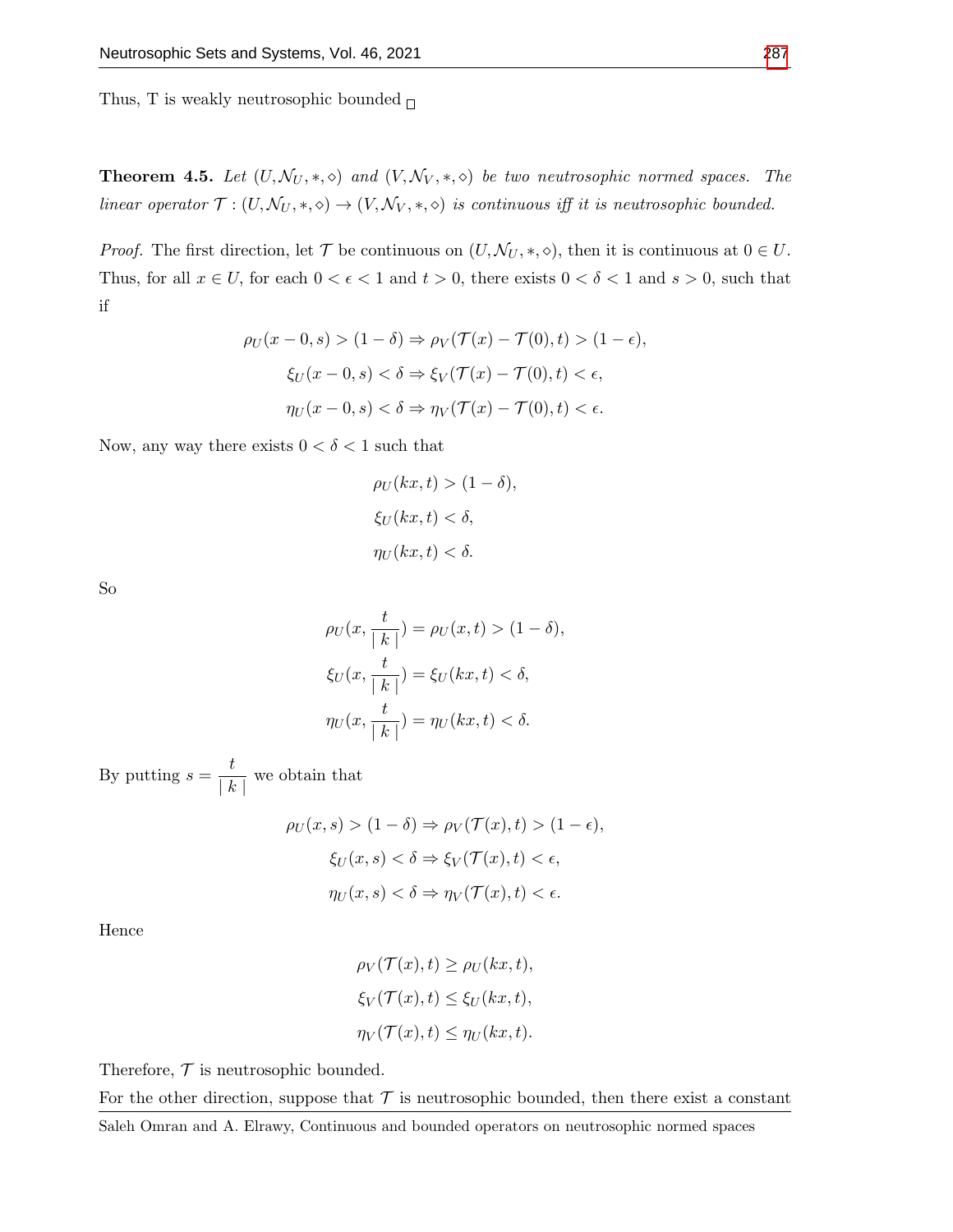<span id="page-12-4"></span> $k \in \mathbb{R} - \{0\}$  such that for each  $x \in U, t > 0$ , and satisfied [\(6\)](#page-10-0). We have

$$
\rho_V(\mathcal{T}(x), t) \ge \rho_U(kx, t) = \rho_U(x, \frac{t}{|k|}) = \rho_U(x, s),
$$
  
\n
$$
\xi_V(\mathcal{T}(x), t) \le \xi(kx, t) = \xi_U(x, \frac{t}{|k|}) = \xi_U(x, s),
$$
  
\n
$$
\eta_V(\mathcal{T}(x), t) \le \eta_U(kx, t) = \eta_U(x, \frac{t}{|k|}) = \eta_U(x, s).
$$
\n(8)

Let  $x_0 \in U$ ,  $0 < \epsilon < 1$ ,  $t > 0$ , put  $\delta = \epsilon$  and  $s = \frac{t}{1 - \epsilon}$  $\frac{v}{|k|} > 0$ . Suppose that

$$
\rho_U(x - x_0) \ge (1 - \delta),
$$
  
\n
$$
\xi_U(x - x_0) \le \delta,
$$
  
\n
$$
\eta_U(x - x_0) \le \delta.
$$

Since [\(8\)](#page-12-4) it holds that

 $\rho_V(\mathcal{T}(x) - \mathcal{T}(x_0)) > (1 - \delta),$  $\xi_V(\mathcal{T}(x) - \mathcal{T}(x_0)) < \delta$ ,  $\eta_V(\mathcal{T}(x) - \mathcal{T}(x_0)) < \delta.$ 

Thus,  $\mathcal T$  is continuous.  $\Box$ 

#### 5. Conclusions

In this paper, we have extended the definitions of continuous and bounded operators in neutrosophic normed spaces. Also, we have introduced a type of continuous and bounded operators in neutrosophic normed spaces. Moreover, we have studied some interesting relationships. These are illustrated by examples that are appropriate.

Funding: This research received no external funding.

Conflicts of Interest: The authors declare no conflict of interest.

## References

- <span id="page-12-1"></span>[1] Abdel-Basset, M., Mohamed, R., Zaied, A. E. N. H., & Smarandache, F. (2019). A hybrid plithogenic decision-making approach with quality function deployment for selecting supply chain sustainability metrics. Symmetry, 11(7), 903.
- [2] Abdel-Basset, M., Atef, A., & Smarandache, F. (2019). A hybrid Neutrosophic multiple criteria group decision making approach for project selection. Cognitive Systems Research, 57, 216-227.
- <span id="page-12-2"></span>[3] Abdel-Basset, M., Gamal, A., Chakrabortty, R. K., & Ryan, M. (2021). Development of a hybrid multicriteria decision-making approach for sustainability evaluation of bioenergy production technologies: A case study. Journal of Cleaner Production, 290, 125805.
- <span id="page-12-3"></span>[4] Al-Qubati, A. A., & Zedam, L. (2015). Properties of continuous maps and bounded linear operators in fuzzy normed spaces. Journal of Intelligent & Fuzzy Systems, 29(1), 127-133.
- <span id="page-12-0"></span>[5] Atanassov, K. ( 1986 ). Intuitionistic fuzzy sets, Fuzzy Sets and Systems, 20, 87 - 96.